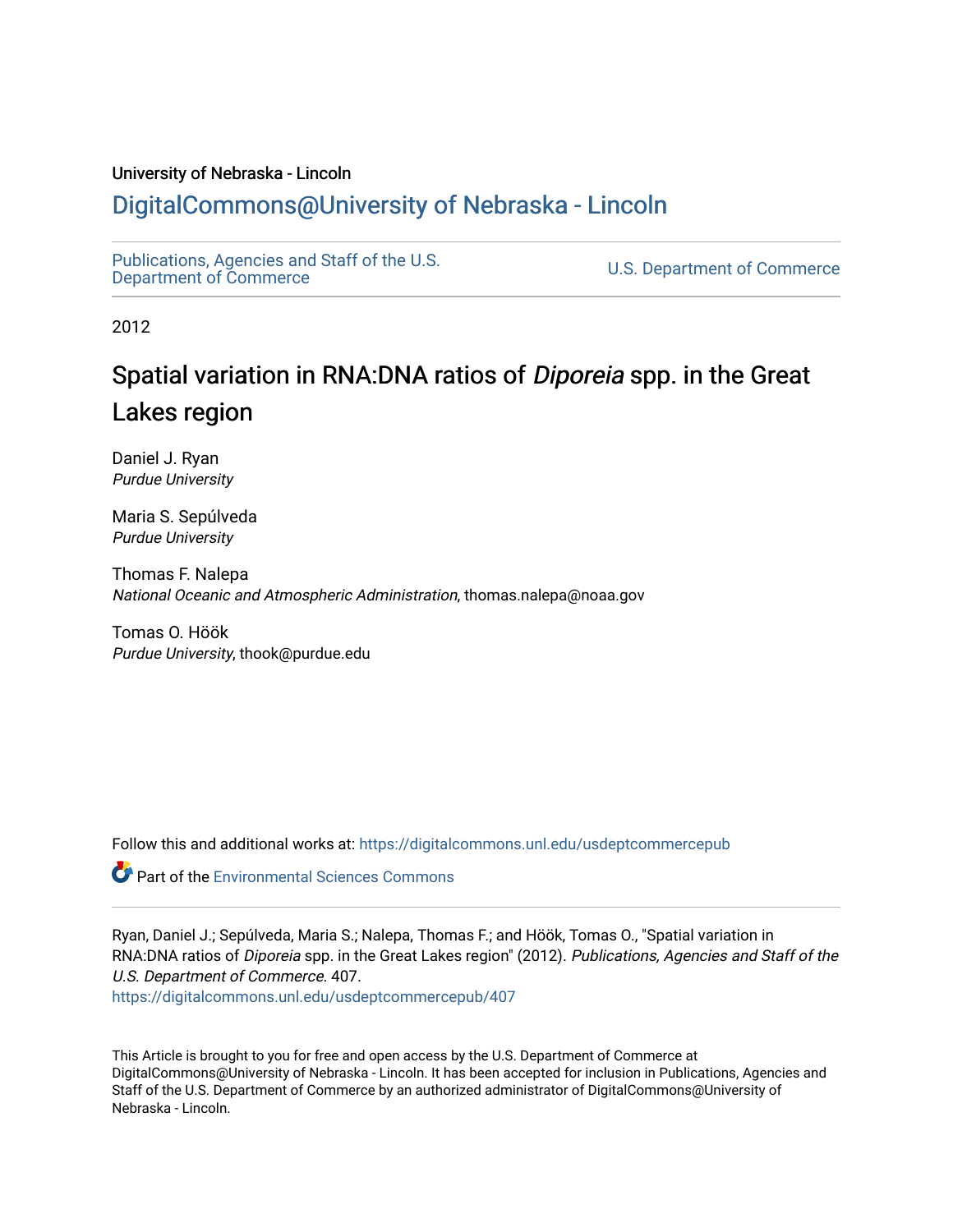Contents lists available at SciVerse ScienceDirect



Journal of Great Lakes Research



journal homepage: www.elsevier.com/locate/jglr

### Spatial variation in RNA:DNA ratios of Diporeia spp. in the Great Lakes region

Daniel J. Ryan <sup>a</sup>, Maria S. Sepúlveda <sup>a</sup>, Thomas F. Nalepa <sup>b</sup>, Tomas O. Höök <sup>a,\*</sup>

a Purdue University, Department of Forestry and Natural Resources, 715 West State Street, West Lafayette, IN 47907, USA <sup>b</sup> National Oceanic and Atmospheric Association, Great Lakes Environmental Research Laboratory, 4840 S. State Road, Ann Arbor, MI 48108, USA

#### article info abstract

Article history: Received 6 December 2010 Accepted 8 December 2011 Available online 23 February 2012

Communicated by David R. Barton

Keywords: Diporeia spp. RNA:DNA Condition Abundance Dreissenids

Over the past two decades, Diporeia in all of the Laurentian Great Lakes, except Superior, have declined dramatically. These declines have seemingly coincided with expansion of invasive Dreissena polymorpha and D. bugensis, however the exact mechanisms underlying decreasing Diporeia densities are obscure. We explored the use of RNA:DNA (R/D) ratios as a conditional index for Diporeia by experimentally demonstrating that Diporeia R/D responds to periods of starvation. Moreover, during 2008–2009 we collected Diporeia from throughout the Great Lakes and Cayuga Lake (New York, USA), and used R/D ratios to index condition of these in situ collected animals. We evaluated spatial and temporal variation of nucleic acid indices using classification and regression tree (CART) analysis with a suite of environmental variables included as potential predictors. Diporeia R/D of in situ collected specimens exhibited pronounced spatial and temporal variation, but multiple CART models described only a small amount of this variation. While we observed some variation in Diporeia R/D among lakes, nucleic acid ratios appeared to respond weakly to Diporeia population characteristics and local environmental conditions. Specifically, CART analyses revealed that Diporeia R/D was particularly low at extreme depths, and interestingly, Diporeia nucleic acids were not strongly associated with the presence of dreissenids. In summary, while a limited amount of variation in Diporeia R/D was attributable to environmental conditions, the majority of Diporeia R/D variation was unaccounted for. Hence, the causative factors underlying spatio-temporal variation of Diporeia R/D and the mechanistic reasons for Diporeia declines in the Great Lakes remain largely unknown.

© 2012 International Association for Great Lakes Research. Published by Elsevier B.V. All rights reserved.

#### Introduction

A widespread ecological shift in benthic communities of the Great Lakes region has occurred within the past two decades. The once abundant, deep water genus of amphipods, Diporeia spp. (hereafter, referred to as Diporeia), has declined precipitously in lakes Erie, Huron, Michigan and Ontario. While the underlying mechanisms of Diporeia collapse are poorly understood, it is evident that Diporeia declines have resulted in a suite of ecological consequences. Diporeia is a detritivore that feeds at the sediment–water interface, and recycles pelagic and benthic nutrients to higher trophic levels [\(Flint, 1986;](#page-9-0) [Quigley and Vanderploeg, 1991; Fitzgerald and Gardner, 1993;](#page-9-0) [Nalepa et al., 2006b\)](#page-9-0). In fact, declines in lipid rich Diporeia have been linked to fish malnutrition resulting in reduced overall fish growth rate, condition and delayed maturation, especially for economically important lake whitefish (Coregonus clupeaformis) [\(Pothoven et al., 2001; Hondorp et al., 2005; Hoyle, 2005; Pothoven,](#page-9-0) [2005; Wang et al., 2008\)](#page-9-0).

Spatial patterns of Diporeia declines across the Great Lakes region are quite complex, but have been hypothesized to be influenced by

the expansion of non-native Dreissena spp. (D. polymorpha, and in particular, D. bugensis) populations. In Lake Erie, Diporeia have been seemingly extirpated after dreissenid establishment ([Dermott and](#page-8-0) [Kerec, 1997\)](#page-8-0). Vast areas once inhabited by Diporeia in lakes Huron, Michigan and Ontario are now devoid of the amphipod, and some extirpations have occurred in areas far removed from dreissenids [\(Dermott et al., 2005b; Nalepa et al., 2006b; Watkins et al., 2007](#page-8-0)). Diporeia populations in these lakes now persist in deep areas, where dreissenid impacts are thought to be low [\(Dermott et al., 2005b](#page-8-0)). In Lake Superior, dreissenid populations are limited to shallow productive bays ([Grigorovich et al., 2003, 2008\)](#page-9-0) and Diporeia populations appear to be stable ([Scharold et al., 2004; Auer et al., 2009](#page-9-0)). Batchawanna Bay, Lake Superior, is noteworthy in that this relatively shallow embayment is devoid of dreissenids and has extant Diporeia populations ([Dermott, 1995](#page-8-0)). However, not all Diporeia populations that coexist with dreissenids are declining. For example, Cayuga Lake, a Finger Lake in New York State, has large co-existing populations of both taxa ([Dermott et al., 2005a\)](#page-8-0).

Spatial variation in Diporeia condition may be affected by various environmental factors. For instance, Diporeia condition in profundal areas of the Great Lakes may be limited by the quantity and quality of organic matter inputs to extreme depths [\(Evans et al., 1990;](#page-9-0) [Meyers and Eadie, 1993](#page-9-0)). Potentially contributing to this phenomenon, dreissenid populations upslope of Diporeia populations may

This article is a U.S. government work, and is not subject to copyright in the United States.

Corresponding author. Tel.:  $+1$  765 496 6799. E-mail address: [thook@purdue.edu](mailto:thook@purdue.edu) (T.O. Höök).

<sup>0380-1330/\$</sup> – see front matter © 2012 International Association for Great Lakes Research. Published by Elsevier B.V. All rights reserved. doi:[10.1016/j.jglr.2012.01.007](http://dx.doi.org/10.1016/j.jglr.2012.01.007)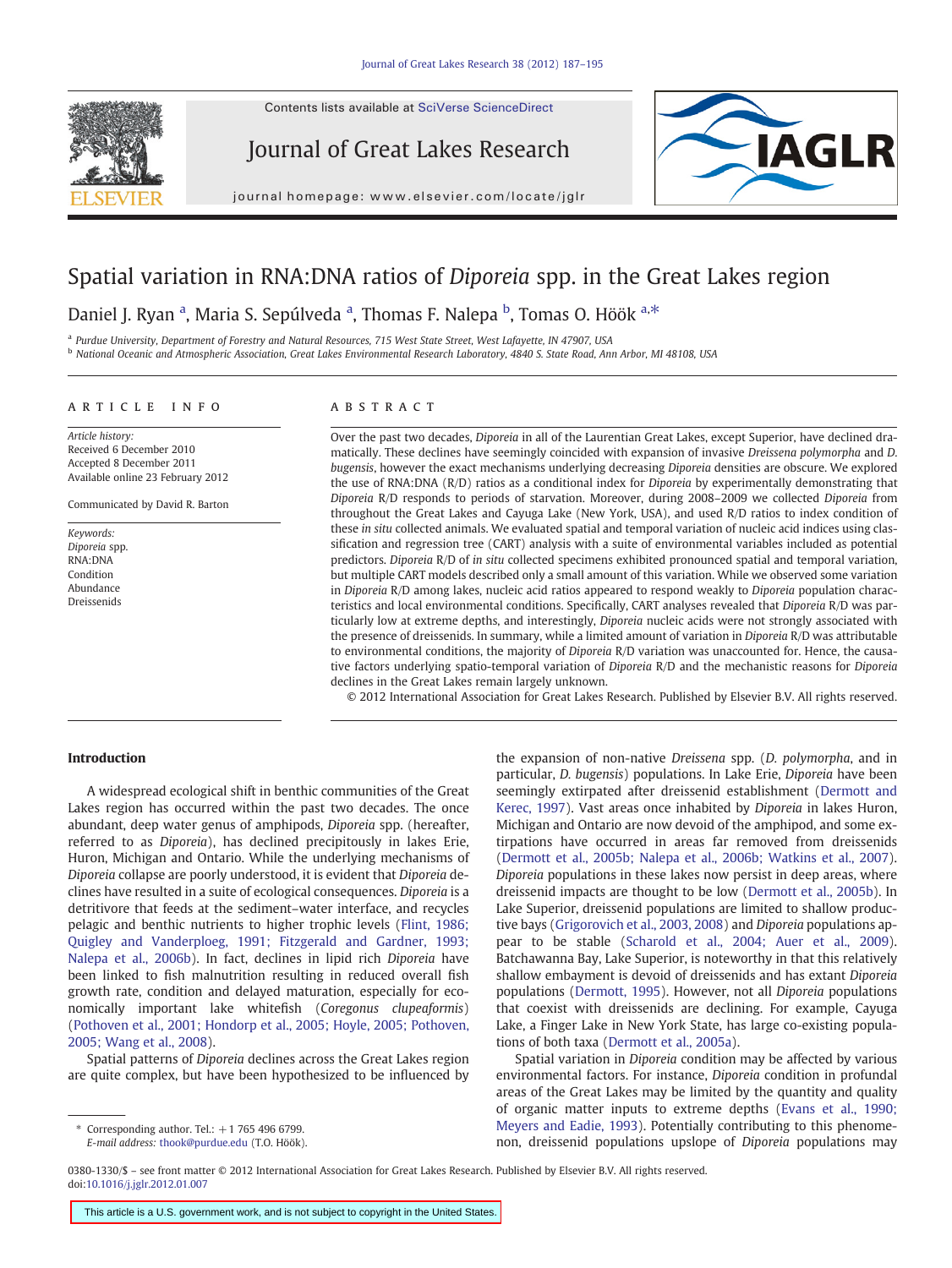<span id="page-2-0"></span>limit diatoms from settling in deep locations [\(Guiguer and Barton,](#page-9-0) [2002\)](#page-9-0). Location is known to influence amphipod fecundity as well as condition, especially since organic matter availability in a specific lake is largely dependent on lake trophic status [\(Sundelin et al.,](#page-9-0) [2008\)](#page-9-0). Competitive grazing between individual Diporeia may alter food availability, thereby influencing individual Diporeia condition. Lastly, seasonal variations in food availability may affect Diporeia condition given that Diporeia growth is highly dependent on spring diatom blooms [\(Gardner et al., 1985; Fitzgerald and Gardner, 1993](#page-9-0)).

Given the complexities of Diporeia declines, analysis of spatial variation of Diporeia condition may contribute to elucidating mechanisms underlying declines. Using a priori knowledge of extant Diporeia populations, we investigated spatial variation of nucleic acid concentrations (RNA and DNA) in Diporeia. RNA:DNA (R/D) ratios are a short-term indicator of condition and have been quantified for a variety of organisms ([Buckley, 1984; Bulow, 1987; Speekmann](#page-8-0) [et al., 2007; Johannsson et al., 2008; MacLean et al., 2008\)](#page-8-0), including Diporeia [\(Kainz et al., 2010\)](#page-9-0). Within a cell, RNA is transcribed to initiate protein synthesis while DNA concentrations remain fairly constant ([Bulow, 1987; Dahlberg, 1989](#page-8-0)). Thus, relatively high R/D values indicate an actively growing organism while low ratios are indicative of an organism exhibiting little growth. Past studies on a variety of organisms have indicated that nucleic acid ratios respond to organism size as well as multiple environmental factors, such as temperature and food availability ([Buckley et al., 1984; Wagner et](#page-8-0) [al., 2001; Johannsson et al., 2008; Schlechtriem et al., 2008](#page-8-0)). Ontogenic variation in DNA concentrations of invertebrates could imply that whole body RNA concentrations are more sensitive indices of condition than R/D (e.g., [Gorokhova, 2003; Holmborn et al. 2009](#page-9-0)). However, [Ryan \(2010\)](#page-9-0) quantified both total RNA content and R/D ratios of experimental and in situ collected Diporeia, and found that these two indices revealed very similar patterns. Moreover, [Kainz et](#page-9-0) [al. \(2010\)](#page-9-0) recently determined that Diporeia R/D ratios respond to food quality, thereby providing precedence for the use of R/D ratios to assess Diporeia condition.

While studies of diverse taxonomic groups demonstrate that nucleic acid ratios respond to various environmental factors (e.g., food, temperature) and index short-term growth ([Buckley et al.,](#page-8-0) [1984; Bulow, 1987; Clemmesen, 1994; Wagner et al., 1998; Vrede et](#page-8-0) [al., 2002; Schlechtriem et al., 2008\)](#page-8-0), only a limited number of studies have explored the response of R/D ratios to such factors in amphipods, including Diporeia [\(Sutcliffe, 1965; Wu and Or, 2005; Kainz et](#page-9-0) [al., 2010](#page-9-0)). We conducted experiments to independently evaluate the usefulness of RNA:DNA as an index for Diporeia condition. Moreover, we examined the variability of R/D ratios in Diporeia collected across the Great Lakes region and over different temporal periods (years, seasons). We hypothesized that 1) Diporeia R/D values would respond negatively to periods of starvation during experimentation and 2) R/D values of in situ collected Diporeia would be relatively high during spring and in shallow water areas, and be relatively low in areas where dreissenids and Diporeia co-exist.

#### Methods

#### Diporeia collections

During spring, summer and fall of 2008 and 2009, Diporeia were collected from multiple sites in lakes Huron, Michigan, Ontario, Superior and Cayuga (New York, USA) (Fig. 1 and Supplemental Table 1). Sites in the Great Lakes were the same as those routinely monitored by the Environmental Protection Agency-Great Lakes National Program Office (EPA-GLNPO), or those within the benthic monitoring program of the National Oceanic and Atmospheric Association-Great Lakes Environmental Research Laboratory (NOAA-GLERL) [\(Nalepa et](#page-9-0) [al. 2006a](#page-9-0)). Within both monitoring programs, sites were selected primarily based on historical Diporeia abundances and secondarily based on dreissenid presence or absence. Moreover, the number of Diporeia present and weather conditions at the time of collection were limiting factors in determining which sites were sampled.

Diporeia were collected from the Great Lakes with a Ponar grab  $(0.23 \times 0.23$  m opening with 500  $\mu$ m mesh) and from Cayuga Lake with a Petite Ponar grab ( $0.15 \times 0.15$  m opening with 500  $\mu$ m mesh). Time permitting, up to 3 grabs were washed through a 500 μm screen and retained material was preserved in 10% formalin containing rose bengal stain. These samples were used to estimate abundances of



Fig. 1. Benthic sites in the Great Lakes region sampled during 2008 and 2009. Closed and open circles depict EPA-GLNPO and NOAA-GLERL sites, respectively.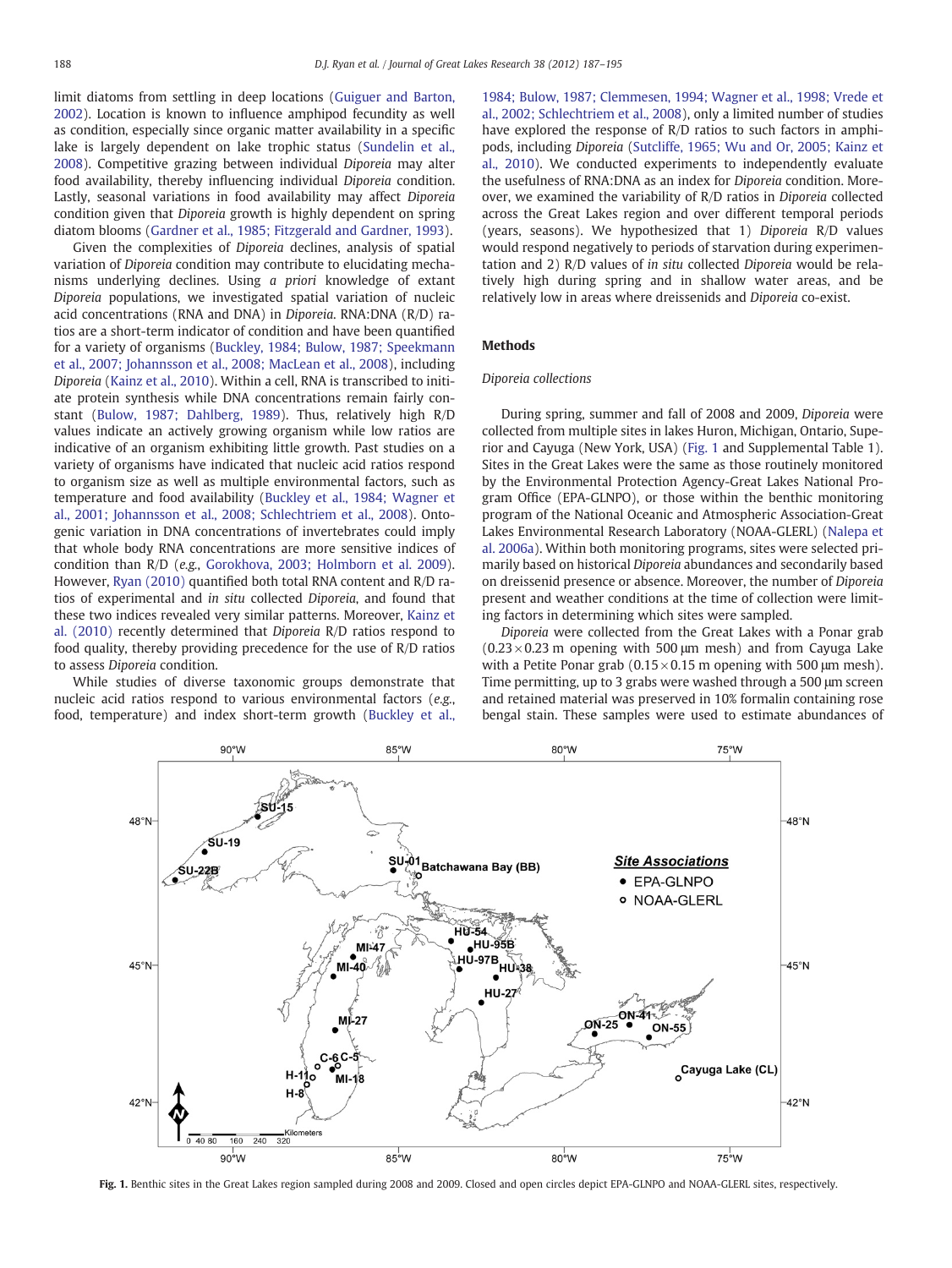<span id="page-3-0"></span>Diporeia and dreissenids. In the laboratory, Diporeia and dreissenids in these formalin preserved samples were sorted in glass pans under a magnification lens ( $1.5\times$ ) and invertebrate densities were determined as no./m<sup>2</sup>. D. polymorpha co-occurred with D. bugensis in some samples, but comprised at most 2% of dreissenids collected at any location, hence these data were combined as total dreissenid density.

Animals for a starvation experiment were collected on day of year (DOY) 270, 2009 from site C-6 in Lake Michigan [\(Fig. 1](#page-2-0)). This site was chosen because it had relatively high densities of Diporeia based on previous sampling and was relatively proximate to our laboratory. Upon collection, Diporeia were gently removed from benthic samples and placed in containers with 4 °C lake water. In addition, a subset  $(n= 42)$  of Diporeia was immediately preserved in 1.0 mL of RNAlater® to compare in situ R/D values to experimental R/D values. Containers were kept at 4 °C in the dark and transported to Purdue University (West Lafayette, IN), where they were held overnight (darkness, 4 °C) prior to the start of the experiment.

In addition, extra Ponar grabs were taken at each site to obtain in situ Diporeia samples for RNA and DNA quantification. Upon collection, live animals were gently screened from the sediments and individuals immediately placed in vials with 1.0 mL RNAlater®, a supersaturated salt solution that preserves nucleic acids. Several past studies have successfully relied on RNAlater® to preserve nucleic acids of various experimental and in situ collected animals [\(Gorokhova and Kyle, 2002; Gorokhova, 2003; Johnson et al., 2003;](#page-9-0) [Höök et al., 2008](#page-9-0)).

#### Starvation experiment

Before the start of the experiment, a subset of Diporeia was preserved in RNAlater® ( $n = 29$ ) to quantify baseline, pre-experiment nucleic acid concentrations after animals were exposed to potential stressors associated with collection and transport to the laboratory. Remaining *Diporeia* ( $n = 125$ ) were placed individually into mesocosms that were constructed with 125 mL Erlenmeyer flasks. Each flask contained approximately 85 g of sieved and autoclaved Lake Michigan sand as a substrate for burrowing, 75 mL of Lake Michigan water collected at a depth of 100 m and one Diporeia. Flasks were kept in darkness at 4 °C inside a walk-in cooler. After 15 experimental days, water in flasks was exchanged by decanting approximately half the original volume and refilling with new Lake Michigan water. Random samples of 40 Diporeia were removed on days 3, 15 and 30 from the start of the experiment (5 additional experimental animals were allotted to account for losses due to mortality). Live Diporeia were immediately preserved in 1.5 mL microcentrifuge vials containing 1.0 mL of RNAlater®, and stored at 4 °C ([Gorokhova, 2005\)](#page-9-0). Equipment used was routinely cleaned with RNase-OFF™ to prevent contamination of samples.

#### Determination of nucleic acids

Individuals from the starvation experiment and individuals preserved immediately in the field were removed from RNAlater®, suspended laterally in RNase and DNase free water, lengths measured as described previously and adjusted for preservation effects [\(Abramoff et al., 2004; Foley et al., 2010](#page-8-0)). Forceps and Petri dishes used in length measurements were routinely cleaned with RNase-OFF™ to prevent contamination.

After length measurements, Diporeia were placed in 1.0 mL of extraction buffer for extraction of nucleic acids. Whole Diporeia were homogenized mechanically with five grinding motions from an RNAase free pestle, followed by a triplicate sequence of 30 second ultrasonic treatment (Cole-Parmer, model# 08849-00) and 1 min intermittent ice bath. Samples were then placed on an orbital shaker for 2 h. Approximately 1% of the organisms' nucleic acids were removed for fluorometric determination (2 subsamples at 5  $\mu$ L/ subsample). RNA and DNA standards and negative controls were prepared and analyzed in duplicate, concurrent with duplicate Diporeia samples. Samples were placed in a 96-well, bottom rounded microplate (Costar 3915), 70 μL of the fluorophore RiboGreen® was added to all wells and total fluorescence was measured in a FLx800 multi-detection microplate reader (BioTek Instruments, Inc.). Then, 5 μL of endoribonuclease RNase was added to all wells, samples were incubated at approximately 37.5 °C for 30 min (temperature corresponding to maximum RNase enzyme efficiency) and total fluorescence was again measured. Gen5™ (BioTek Instruments, Inc.) microplate data collection and analysis software was used to quantify total sample fluorescence. RNA and DNA concentrations were estimated through comparison with standard curve fluorescence and RNA and DNA (μg/Diporeia) and R/D ratios were determined. We standardized all experimental and in situ collected samples to the mean standard curve slope ratio (2.44) [\(Berdalet et al., 2005;](#page-8-0) [Caldarone et al., 2006\)](#page-8-0). For specific reagents and reagent dilutions see [Ryan \(2010\)](#page-9-0).

#### Data analysis: starvation experiment

Since individuals of different sizes were used in the starvation experiment, we evaluated allometric effects on nucleic acid expression as appropriate and accounted for size effects. To this end, linear regressions were used to determine if R/D ratios varied significantly with Diporeia length. If this relationship was not significant, an analysis of variance (ANOVA) and Tukey post-hoc test were used to compare between in situ specimens, day 0, day 3, day 15 and day 30 treatments. All statistical analyses were performed in SPSS software (version 16.0.2) and significance evaluated at  $\alpha$  = 0.05.

#### Data analysis: in situ collected Diporeia

Given that the nucleic acid patterns of Diporeia likely respond to a suite of factors, with a priori undefined relationships, we used classification and regression tree analysis (CART) as an exploratory statistical approach to evaluate spatial, temporal, environmental and density effects on Diporeia nucleic acid patterns. Analysis of spatio-temporally variable environmental data can be complicated, given the potential absence of a priori model structure and complexities associated with both continuous and categorical predictive data. CART analysis is a simple, easily interpretable and increasingly used non-parametric statistical technique [\(Breiman et al., 1984;](#page-8-0) [Lamon and Stow, 1999; Rejwan et al., 1999; De'ath and Fabricius,](#page-8-0)

#### Table 1

Variables used in classification and regression tree analyses to model Diporeia RNA: DNA (R/D) ratios. Pooled agency models represent spring and summer data combined from EPA-GLNPO and NOAA-GLERL sites, while NOAA-GLERL models include data from NOAA-GLERL sites collected during spring, summer and fall. Abundance was averaged over the spring and summer for pooled agency models, but not averaged for NOAA-GLERL models.  $C =$  categorical data,  $N =$  continuous data.

|                   | Variables          | Type | Values                                                        |  |  |  |  |
|-------------------|--------------------|------|---------------------------------------------------------------|--|--|--|--|
|                   | Pooled data models |      |                                                               |  |  |  |  |
|                   | Season             | C    | Spring, summer                                                |  |  |  |  |
|                   | Lake               | C    | Huron, Michigan, Ontario, Superior, Cayuga                    |  |  |  |  |
|                   | Dreissena          | C    | False (absent), true (present)                                |  |  |  |  |
|                   | Depth              | N    | Depth $(m)$                                                   |  |  |  |  |
|                   | Length             | N    | $>3$ mm                                                       |  |  |  |  |
|                   | Abundance          | N    | Mean (no./ $m2$ ) for spring or spring and summer collections |  |  |  |  |
|                   |                    |      |                                                               |  |  |  |  |
| NOAA-GLERL models |                    |      |                                                               |  |  |  |  |
|                   | Season             | C    | Spring, summer, fall                                          |  |  |  |  |
|                   | Lake               | C    | Cayuga, Michigan, Superior                                    |  |  |  |  |
|                   | Dreissena          | C    | False (absent), true (present)                                |  |  |  |  |
|                   | Depth              | N    | Depth $(m)$                                                   |  |  |  |  |
|                   | Length             | N    | $>3$ mm                                                       |  |  |  |  |
|                   | Abundance          | N    | $No./m^2$                                                     |  |  |  |  |
|                   |                    |      |                                                               |  |  |  |  |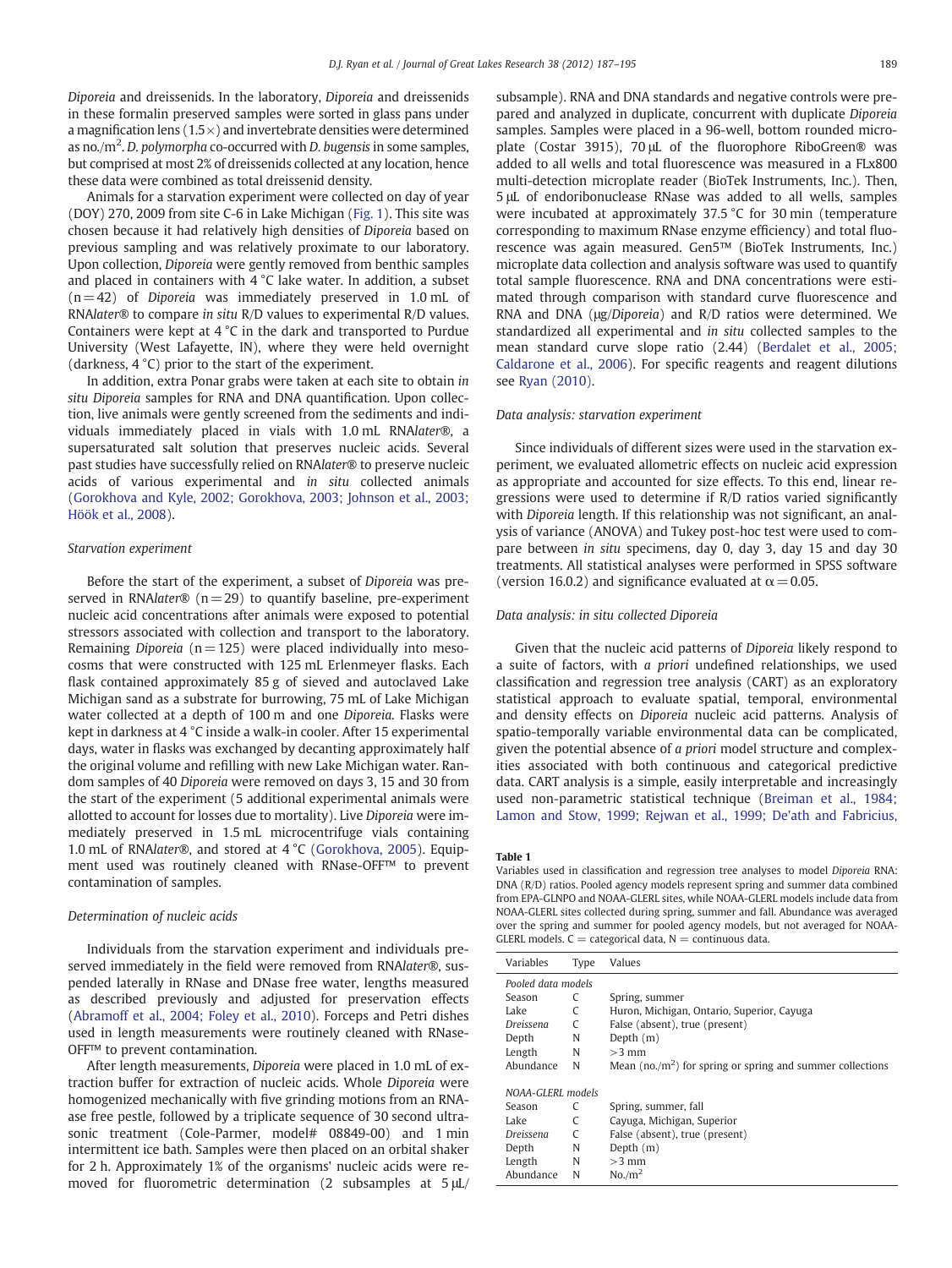#### <span id="page-4-0"></span>Table 2

Density estimates (no./m<sup>-2</sup> ± SE) for Diporeia and dreissenids and mean RNA:DNA (R/D ± SE) of Diporeia during spring, summer and fall of 2008 and 2009. Mean R/D ratios for Diporeia are presented where available. Crosses denote absence of targeted organism and asterisks denote presence of targeted organism, but values were not quantified. Blanks indicate that the site was not sampled during a time period.

| Lake/Site     | Season | 2008                            |                                       |                              | 2009                            |                                      |                              |
|---------------|--------|---------------------------------|---------------------------------------|------------------------------|---------------------------------|--------------------------------------|------------------------------|
|               |        | Diporeia density<br>$(No./m^2)$ | Dreissena spp.<br>density $(No./m^2)$ | Average Diporeia<br>RNA: DNA | Diporeia density<br>$(No./m^2)$ | Dreissena spp.<br>density $(No/m^2)$ | Average Diporeia<br>RNA: DNA |
| Cayuga Lake   |        |                                 |                                       |                              |                                 |                                      |                              |
| CL.           | Spring | $2112 \pm 734$                  | $17,398 \pm 7171$                     | $0.68 \pm 0.06$              | $3477 \pm 1562$                 | $11,580 \pm 1011$                    | $0.57 \pm 0.03$              |
|               | Summer | $3764 \pm 899$                  | $14,726 \pm 5290$                     | $0.38 \pm 0.05$              | $2428 \pm 517$                  | $10,761 \pm 1628$                    | $0.62 \pm 0.03$              |
|               | Fall   | 3534                            |                                       | $0.34 \pm 0.03$              | $6997 + 791$                    | $11,321 \pm 4844$                    | $0.84 \pm 0.07$              |
| Lake Huron    |        |                                 |                                       |                              |                                 |                                      |                              |
| <b>HU-27</b>  | Spring | Ť                               | t                                     | $\dagger$                    |                                 |                                      |                              |
|               | Summer | Ť                               | t                                     | $\dagger$                    |                                 |                                      |                              |
| <b>HU-38</b>  | Spring |                                 | $\ddagger$                            |                              | $149 \pm 21$                    | Ť                                    | $0.58 \pm 0.03$              |
|               | Summer | *                               |                                       |                              |                                 | $\dagger$                            | $0.66 \pm 0.05$              |
| HU-54         | Spring | $979 \pm 128$                   |                                       | $0.7 \pm 0.06$               |                                 |                                      | $0.51 \pm 0.03$              |
|               | Summer |                                 |                                       | $0.33 \pm 0.03$              |                                 |                                      | $0.73 \pm 0.04$              |
| <b>HU-95B</b> | Summer | $\ast$                          | $\dagger$                             |                              |                                 | $\dagger$                            |                              |
| <b>HU-97B</b> | Spring | Ť                               | $\dagger$                             | $\dagger$                    |                                 |                                      |                              |
| Lake Michigan |        |                                 |                                       |                              |                                 |                                      |                              |
| $MI-18$       | Spring | $340 \pm 191$                   | $\dagger$                             | $0.3 \pm 0.05$               | $787 + 21$                      | $\dagger$                            | $0.93 \pm 0.03$              |
|               | Summer | $\ast$                          | t                                     | $0.15 \pm 0.02$              |                                 | $\dagger$                            | $0.33 \pm 0.03$              |
| $MI-27$       | Summer | $\dagger$                       |                                       | Ť.                           |                                 |                                      |                              |
| $MI-40$       | Spring | 128                             |                                       | $0.78 \pm 0.11$              | $383 \pm 319$                   | $\dagger$                            | $0.47 \pm 0.04$              |
|               | Summer | $\ast$                          |                                       |                              |                                 | $\dagger$                            | $0.75 \pm 0.03$              |
| $MI-47$       | Summer | *.                              |                                       |                              |                                 |                                      |                              |
| $C-5$         | Spring | $745 \pm 43$                    |                                       | $0.42 \pm 0.04$              | $149 \pm 33$                    | $\ast$                               | $\ast$                       |
|               | Summer | $766 \pm 21$                    |                                       | $0.48 \pm 0.04$              |                                 |                                      |                              |
|               | Fall   |                                 | $\dagger$                             | $0.69 \pm 0.04$              |                                 |                                      |                              |
| $C-6$         | Spring |                                 |                                       |                              | $1007 \pm 63$                   |                                      | $0.97 \pm 0.09$              |
|               | Summer |                                 |                                       |                              | $931 \pm 84$                    | 1064                                 | $0.76 \pm 0.05$              |
|               | Fall   |                                 |                                       |                              | $601 \pm 92$                    | 1596                                 | $0.96 \pm 0.07$              |
| $H-8$         | Spring | Ť.                              | Ť                                     | Ť                            |                                 |                                      |                              |
| $H-11$        | Spring | $610 \pm 138$                   | $4631 \pm 2115$                       | $0.42 \pm 0.04$              | $816 \pm 156$                   | $\dagger$                            |                              |
|               | Summer | $1287 + 117$                    | $138 + 96$                            | $0.43 \pm 0.03$              | $723 \pm 140$                   | 362                                  | $0.69 \pm 0.05$              |
| Lake Ontario  |        |                                 |                                       |                              |                                 |                                      |                              |
| $ON-25$       | Spring | $223 \pm 32$                    |                                       | $0.38 \pm 0.11$              | $378 \pm 147$                   | 234                                  | $0.98 \pm 0.09$              |
|               | Summer |                                 |                                       |                              | $223 \pm 53$                    | $\dagger$                            | $0.6 \pm 0.02$               |
| ON-41         | Spring | $638 \pm 85$                    |                                       | $0.49 \pm 0.07$              | 128                             |                                      | $0.57 \pm 0.05$              |
|               | Summer |                                 |                                       | $0.34 \pm 0.03$              | $\ast$                          |                                      | $0.91 \pm 0.07$              |
| ON-55         | Spring | $521 \pm 181$                   |                                       | $0.31 \pm 0.05$              |                                 |                                      | $0.44 \pm 0.03$              |
|               | Summer |                                 | $\dagger$                             | $0.34 \pm 0.03$              |                                 |                                      | $0.54 \pm 0.12$              |
| Lake Superior |        |                                 |                                       |                              |                                 |                                      |                              |
| $SU-01$       | Spring | $596 \pm 43$                    | Ť                                     | $0.43 \pm 0.04$              | $628 \pm 11$                    | Ť                                    | $0.52 \pm 0.04$              |
|               | Summer |                                 | $\dagger$                             | $0.49 \pm 0.04$              |                                 | $\dagger$                            | $0.39 \pm 0.04$              |
| $SU-15$       | Spring | $755 \pm 287$                   | $\dagger$                             | $0.19 \pm 0.05$              |                                 | $\dagger$                            | $0.92 \pm 0.28$              |
| SU-19         | Spring |                                 |                                       |                              | $53 \pm 11$                     | $\dagger$                            | $0.56 \pm 0.05$              |
| $SU-22B$      | Summer | $^{\ast}$                       | t                                     | $0.55 \pm 0.06$              |                                 | $\dagger$                            | $0.76 \pm 0.07$              |
| BB            | Spring | $213 \pm 86$                    | t                                     | $0.47 \pm 0.06$              | $206 + 58$                      | $\dagger$                            | $0.86 \pm 0.04$              |
|               | Summer | $333 \pm 28$                    | t                                     | $1.03 \pm 0.19$              | $369 \pm 47$                    | $\dagger$                            | $0.75 \pm 0.04$              |
|               | Fall   | $596 \pm 81$                    | t                                     | $0.26 \pm 0.05$              | $369 \pm 38$                    | $\dagger$                            | $1.08 \pm 0.05$              |

[2000\)](#page-8-0). CART is advantageous over other multivariate techniques because it can use both categorical and numerical data to construct models, identify complex relationships and is an exploratory statistical technique used to facilitate understanding of complex ecological data [\(Breiman et al., 1984; Faraway, 2006\)](#page-8-0). In short, the CART algorithm constructs a decision tree or dendogram by iteratively splitting the dataset based on predictor variables in order to minimize the within group variation of the response variable [\(Breiman](#page-8-0) [et al., 1984; Faraway, 2006; Qian, 2010](#page-8-0)). Regression trees [\(Therneau et al., 2010](#page-9-0)) and corresponding boxplots of each terminal node were constructed in the statistical package R (R [Development](#page-9-0) [Core Team, 2009](#page-9-0)).

Data were excluded prior to performing CART to balance the statistical design. For instance, Diporeia abundances were low at some sites, and thus, only sites with n≥18 Diporeia per sampling event were included (see Supplemental Table 1 for sites used in specific models). Further, the length of Diporeia is known to be an indicator of ontogenic stage. Diporeia considered to be young of year (approximately ≤3 mm) were sampled inconsistently and excluded from regression trees [\(Winnell and White, 1984; Johnson, 1988; Nalepa et al., 2006a;](#page-9-0) [Auer et al., 2009](#page-9-0)). Remaining data were evaluated for length effects using linear regression to verify that R/D ratios did not trend with Diporeia size. Four separate CART analyses were conducted, first by year (2008 and 2009) and then by agency within each year (EPA-GLNPO and NOAA-GLERL). Data were initially divided by year because sample sites varied between years, and Diporeia collected in 2008 were in RNAlater© longer than their 2009 counterparts, potentially leading to varying amounts of Diporeia nucleic acids between years ([Gorokhova, 2005](#page-9-0)). Next, data were divided by agency because some sites were sampled three times per year (NOAA-GLERL sites sampled spring, summer and fall, [Table 1](#page-3-0) and Supplemental Table 1), while other sites were only sampled twice per year (EPA-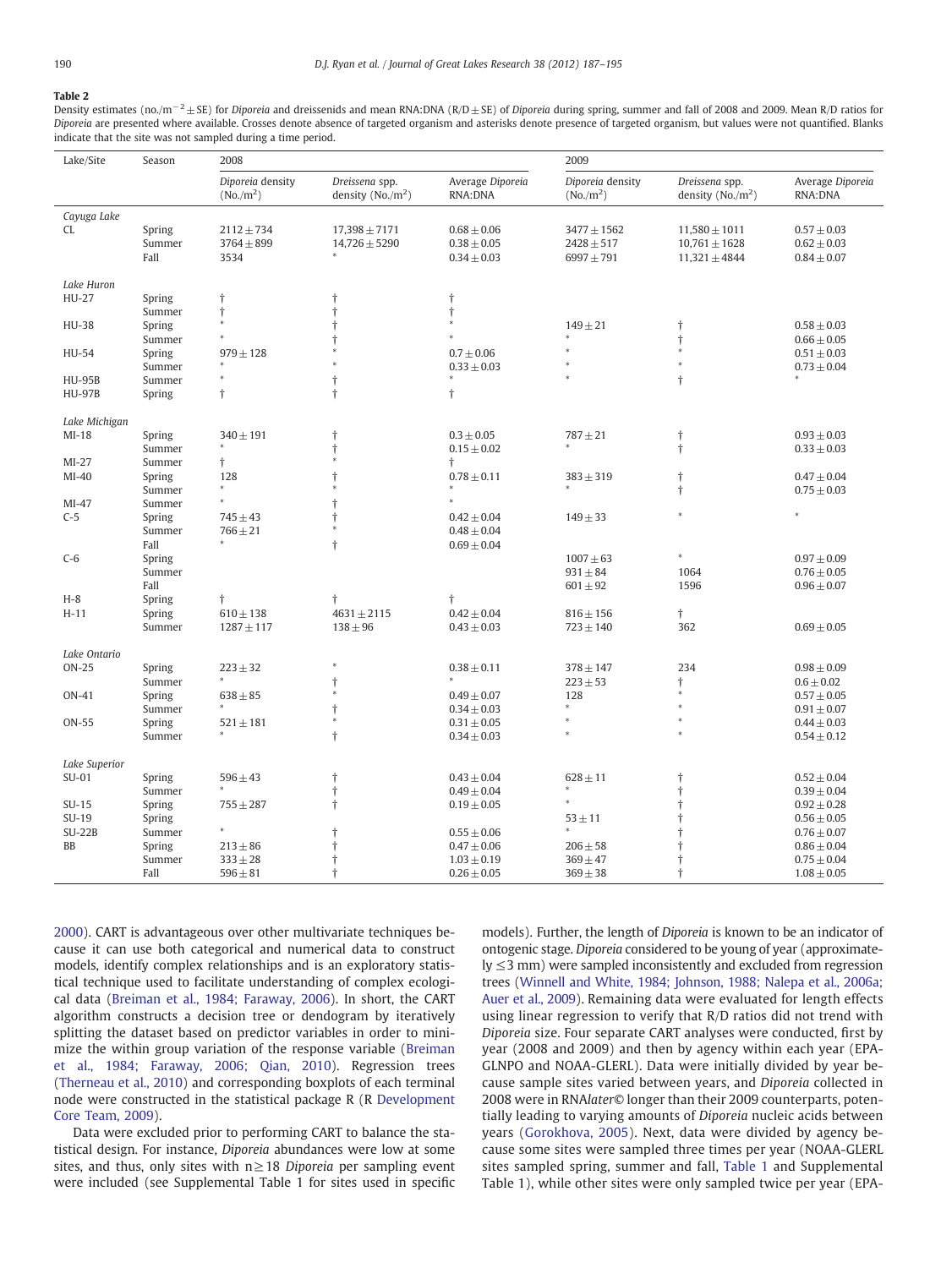GLNPO sites sampled spring and summer; [Table 1](#page-3-0) and Supplemental Table 1). Thus, yearly and agency samples were analyzed independently. While initial analyses did not reveal a linear association between Diporeia length and R/D ratios, organism length was nonetheless included as a potential explanatory variable to evaluate non-linear and higher order effects (i.e., effects of length after accounting for influence of other explanatory variables). See [Table 1](#page-3-0) for a complete list of explanatory variables included in CART analyses.

The regression tree algorithm constructs a dendogram by iteratively partitioning dependent variable data into two groups (or nodes), whereby within group residual sum of squares for the response variable is minimized. Due to the hierarchical structure of the dendogram, initial splits generally lead to the greatest reductions in variation. For each analysis, an overly large tree was developed, reduced in size (i.e., model pruning) through 10-fold cross-validation and this process repeated 100 times to build a distribution of trees where the modal tree was assumed to be a typical tree ([De'ath and](#page-8-0) [Fabricius, 2000](#page-8-0)). Selection of a conservative tree size was implemented by choosing the number of splits corresponding to the largest standard error within one standard error of the minimum crossvalidation relative error ([Breiman et al., 1984; De'ath and Fabricius,](#page-8-0) [2000; Faraway, 2006; Qian, 2010](#page-8-0)).

#### Results and discussion

#### Diporeia collections

During 2008 and 2009, densities of Diporeia and dreissenids were consistently higher in Cayuga Lake than other locations (Cayuga Lake total mean densities:  $3719/m<sup>2</sup>$ ) [\(Table 2](#page-4-0)), while Diporeia densities at other sample sites varied widely (range of total mean densities from other locations:  $0/m^2 - 979/m^2$ ) [\(Table 2\)](#page-4-0). Recent investigations indicate wide spatial variation in Diporeia abundances within and among the lakes investigated. Studies in lakes Huron, Michigan and Ontario have documented substantially reduced populations or complete absences of Diporeia ([Dermott, 2001; Nalepa et al., 2006b, 2007, 2009](#page-8-0)), while collections in Lake Superior suggest that Diporeia remain stable [\(Scharold et al., 2004; Dermott et al., 2005a; Auer et al., 2009\)](#page-9-0). In addition, densities of Diporeia in Cayuga Lake have remained high despite coexistence with prolific populations of dreissenids [\(Dermott](#page-8-0) [et al., 2005a](#page-8-0)). Our density estimates presented herein provide an additional, updated assessment of Diporeia abundances in the Great Lakes region that are generally consistent with past descriptions.

#### Starvation experiment

Diporeia in the 3, 15 and 30 day treatments experienced high survival (80%), and we quantified nucleic acids for a large number of individuals (total:  $n = 100$ ; 3d:  $n = 31$ , 15d:  $n = 34$ , 30d:  $n = 35$ ). RNA and DNA for Diporeia exhibited significant relationships with individual length (RNA:  $p<0.0001$ , DNA:  $p<0.001$ , Fig. 2a) while R/D ratios did not ( $p = 0.34$ , Fig. 2b). We statistically compared R/D ratios of in situ preserved, transported (day 0) and starved (days 3, 15 and 30) Diporeia. The R/D ANOVA with Tukey post-hoc test suggested that the in situ specimens and 30 day treatment had a significantly higher and lower mean R/D ratio, respectively, than the 0, 3 and 15 day treatments  $(F_{3, 125} = 14.51, p<0.001,$  Fig. 3).

The starvation experiment was designed to independently evaluate R/D as an index for Diporeia condition by eliciting changes in Diporeia nucleic acids. Through this experiment, we observed a reduction in Diporeia R/D collected in situ and after a 30 day starvation period as expected. In addition, [Ryan \(2010\)](#page-9-0) conducted various experiments manipulating feeding regime and temperature to examine the response of Diporeia nucleic acids. The experimental factors evaluated by [Ryan \(2010\)](#page-9-0) in the laboratory did not always induce a shortterm response in nucleic acid ratios. Slow metabolic rates at low



Fig. 2. Diporeia (a) RNA and DNA, and (b) RNA:DNA regressions with length from an experiment evaluating starvation effects.

temperatures likely delay the response of Diporeia to stressors, and ingestion of exuvia in the absence of food could delay starvation [\(Schlechtriem et al., 2008](#page-9-0)). Diporeia are known to feed intermittently and can seemingly endure periods of starvation [\(Quigley, 1988;](#page-9-0) [Dermott and Corning, 1988, Gauvin et al. 1989, Evans et al., 1990](#page-9-0)), thus a relatively undisturbed 30 day duration of starvation may not be long enough to elicit large changes in Diporeia R/D. Moreover, Diporeia nucleic acid ratios are very low compared to other invertebrates [\(Wright and Hetzel, 1985; Chicharo and Chicharo, 1995;](#page-9-0) [Schlechtriem et al., 2008\)](#page-9-0). [Kainz et al. \(2010\)](#page-9-0) found similar R/D values for Diporeia, however, [Kainz et al.'s \(2010\)](#page-9-0) values are not directly comparable to our study without correcting for different standard curve slope ratios [\(Berdalet et al., 2005; Caldarone et al., 2006](#page-8-0)). Nonetheless, while it is not completely clear why Diporeia R/D values are extremely low in comparison to other invertebrates, these low ratios likely lead to reduced overall variation and could limit the ability to describe spatial patterns through CART analyses.

Diporeia nucleic acid ratios appear to be affected by severe short term stresses such as collection and transportation procedures. We observed a reduction of Diporeia R/D from collection in Lake Michigan to the start of experiments two days later (experimental day 0). [Ryan](#page-9-0) [\(2010\)](#page-9-0) observed similar short term reductions in R/D values during two other transportation events. Reduced Diporeia R/D ratios incurred through collection and transportation demonstrate that these indices respond to severe short term stresses (e.g., changes in pressure, temperature and cessation of feeding). Moreover, this finding has implications for other researchers when they aim to interpret results from laboratory trials with field collected Diporeia.



Fig. 3. Mean Diporeia RNA:DNA (R/D) for in situ preserved specimens and individuals starved for 0, 3, 15 and 30 days. Shared letters denote treatments without significant differences according to a Tukey post-hoc test and error bars depict standard errors.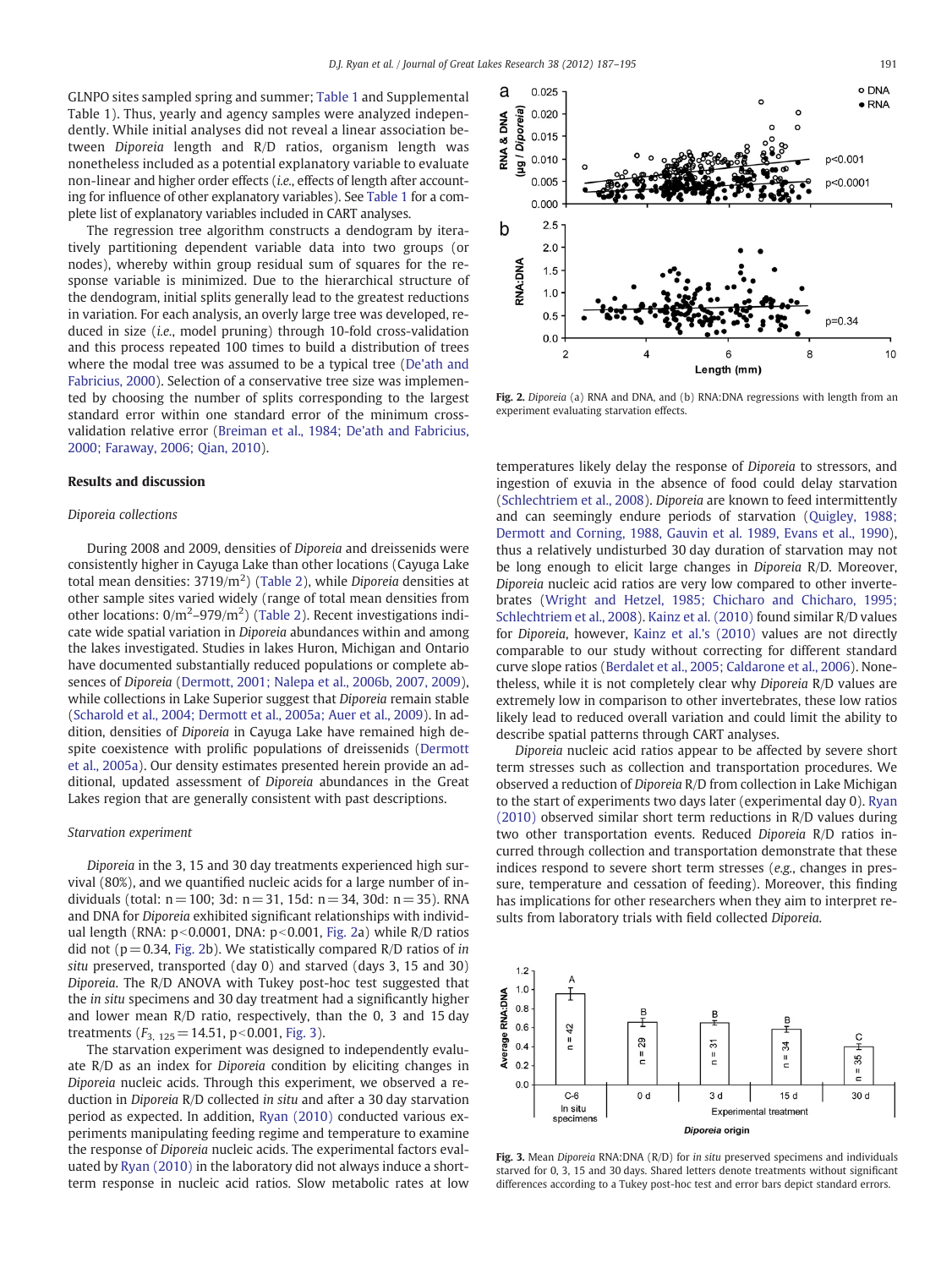### In situ collected Diporeia

Diporeia R/D varied among collection sites and across seasons [\(Table 2](#page-4-0)). The greatest mean R/D, 0.89, was observed at site C-6 in Lake Michigan and the lowest mean R/D, 0.41, was observed at site ON-55 in Lake Ontario (intra-assay coefficient of variation: 0.097). Over the range of lengths evaluated with linear regression, we did not find any significant linear relationships between Diporeia R/D and individual organism length [\(Supplemental Fig. 1a](#page-7-0)–d). Nonetheless, we conservatively included individual length as a predictive variable in CART models to account for any higher order and non-linear relationship between Diporeia length and R/D.

Collectively, CART models explained a low amount of variation in Diporeia R/D. The regression trees developed using spring and summer R/D ratios for pooled models in 2008 and 2009 were depicted with one and seven splits, respectively (Fig. 4a–d). During 2008, depth was selected as the only predictive variable and explained a low amount of variation ( $R^2$  = 0.07, p < 0.0001), while in 2009, depth and lake were selected as first and second splits and the model explained a greater amount of variation  $(R^2 = 0.19,$ p<0.0001). Diporeia R/D from NOAA-GLERL sites during 2008 and 2009 were described with three and five splits, respectively [\(Fig. 5a](#page-7-0)–d). Initial splits for 2008 R/D data were based on abundance and season ( $R^2$  = 0.11, p<0.0001), with initial splits for 2009 based on season and lake ( $R^2$  = 0.18, p<0.0001). In the trees presented, the length of the vertical branches represents the variation explained by a split [\(Faraway, 2006; Qian, 2010](#page-9-0)).

Our measures of condition from in situ collected Diporeia were highly variable across space and time. Season, Diporeia length, abundance and depth (in decreasing order of appearance) appeared in CART analyses suggesting that these variables have minor influence on Diporeia condition. Diporeia condition would be expected to respond to spring diatom blooms, a historically important energy source ([Gardner et al., 1985; Dermott and Corning, 1988; Quigley](#page-9-0) [and Vanderploeg, 1991; Fitzgerald and Gardner, 1993](#page-9-0)). Nucleic acid indices varied seasonally, but spring peaks in Diporeia condition were not consistently reflected in dendograms. Diporeia length was selected in two dendograms as a higher order effect. The effect of length was both positive and negative, suggesting complex higher order, interactive effects of length. Abundance frequently appeared in regression trees, but effects of abundance on nucleic acid indices were not consistent. Low abundances could relate to 1) high Diporeia



Fig. 4. Regression trees for (a) 2008 pooled and (b) 2009 pooled Diporeia RNA:DNA data. Data which adhere to the threshold presented at each node of the regression tree follow the left branch, while data which are counter to the threshold follow the right branch. Boxplots depict variation within terminal nodes of (c) 2008 and (d) 2009 regression trees. The width of each box in the boxplot is proportional to the square root of the number of samples in each terminal node. Notched boxes represent 95% confidence intervals about the median.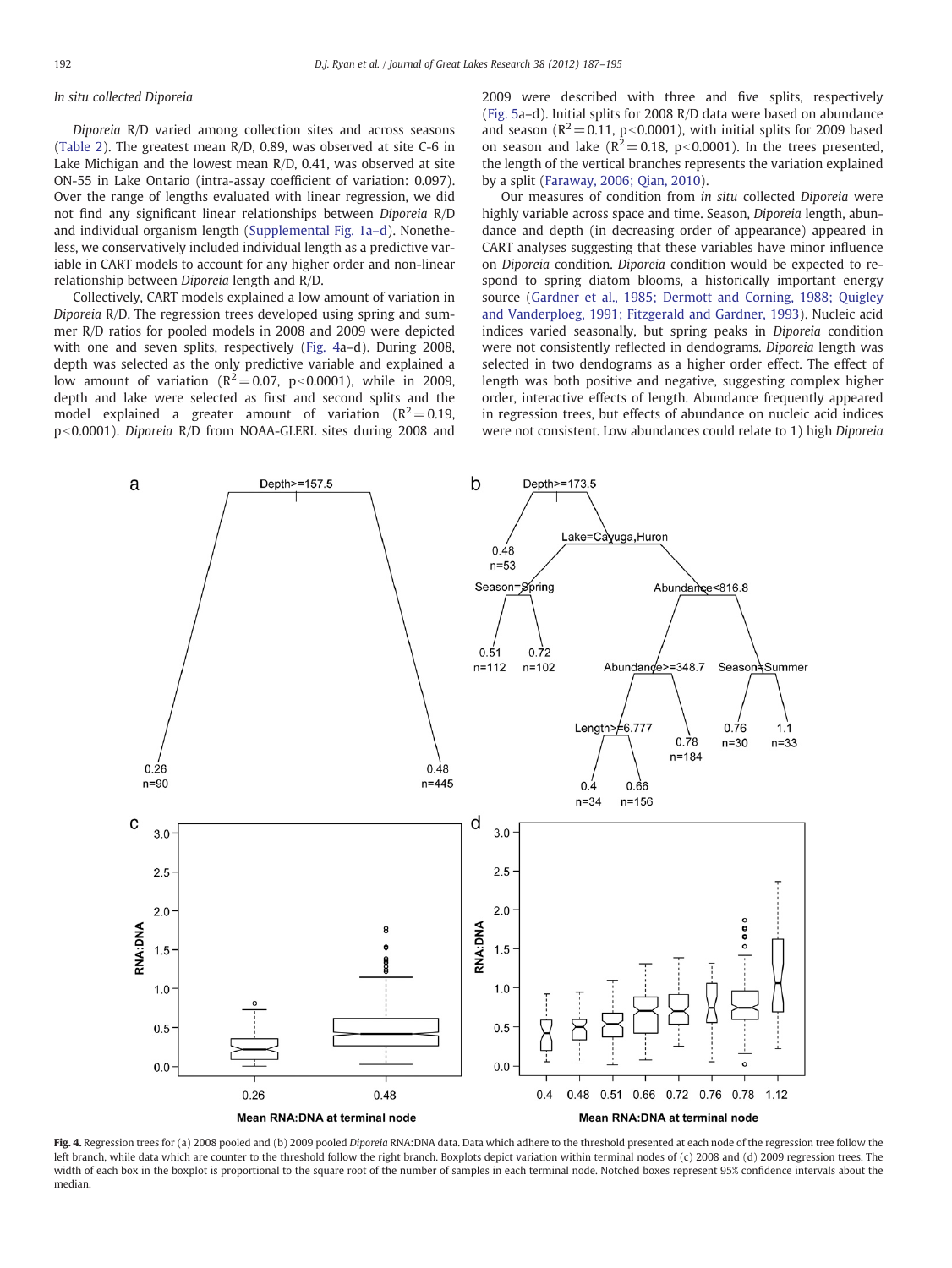<span id="page-7-0"></span>

Fig. 5. Regression trees for (a) 2008 NOAA-GLERL and (b) 2009 NOAA-GLERL Diporeia RNA:DNA data. Data which adhere to the threshold presented at each node of the regression tree follow the left branch, while data which are counter to the threshold follow the right branch. Boxplots depict variation within terminal nodes of (c) 2008 and (d) 2009 regression trees. The width of each box in the boxplot is proportional to the square root of the number of samples in each terminal node. Notched boxes represent 95% confidence intervals about the median.

condition whereby survivors are released from density dependent processes (i.e., an increase in food availability) or 2) low condition because Diporeia are responding to an unknown environmental stressor affecting both population density and individual condition.

Depth was selected as an initial split in multiple trees, suggesting that depth has a relatively moderate influence on Diporeia condition. CART analyses indicate marginally lower Diporeia condition at deeper sites. Diporeia in the Great Lakes appear to prefer slope regions over profundal regions [\(Evans et al., 1990; Auer et al., 2009\)](#page-9-0), as growth, condition and survival may be low in deep, unproductive zones. Moreover, the potential dreissenid induced shunting of primary productivity to nearshore areas may have reduced detrital inputs to profundal areas ([Guiguer and Barton, 2002; Hecky et al., 2004](#page-9-0)), and this could also reduce Diporeia condition. The combination of these factors suggests that Diporeia at deep sites exhibit lower condition.

The lake in which Diporeia were collected was selected as an intermediate splitting variable in determining Diporeia condition, suggesting that although Diporeia condition may vary somewhat among lakes, variation among individual sites is greater. This is not surprising, considering the large scale, spatially dynamic processes that occur within each Great Lake (e.g., upwelling events, depositional zones) which can lead to dramatically different environmental conditions across a single lake [\(Boyce et al., 1989; Croley, 1992; Jude and](#page-8-0) [Leach, 1999; Nalepa et al., 2006b; Watkins et al., 2007\)](#page-8-0). Several studies have attributed condition of invertebrates to similar dynamics [\(Gardner et al., 1985; Hill et al., 1992; Cavaletto et al., 1996; Nalepa](#page-9-0) [et al., 2000\)](#page-9-0), also suggesting that Diporeia R/D characteristics are more heavily influenced by site specific conditions rather than lake wide characteristics. It is also noteworthy that we observed no large across-lake differences in Diporeia R/D when comparing lakes where Diporeia populations are declining versus stable (i.e., Lakes Michigan, Huron and Ontario v. Lakes Superior and Cayuga).

We did not find any associations between the presence of dreissenids and Diporeia R/D at individual sites. We simply evaluated the potential effect of presence or absence of dreissenids at a particular location, which may not have captured complex or remote interactions between the invertebrates. For instance, [Watkins et al. \(2007\)](#page-9-0) suggested nearshore dreissenid activities remotely affect profundal Diporeia populations in Lake Ontario through competitive grazing and deposition of pseudofeces. [Guiguer and Barton \(2002\)](#page-9-0) proposed that littoral epilithic algae plays an important role in the diets of offshore Diporeia, and thus, interception of this food source by dreissenids upslope could affect offshore Diporeia condition. Nonetheless, if dreissenids negatively impact Diporeia, this finding underscores the complex interactions between the two invertebrates [\(Dermott,](#page-8-0) [2001; Nalepa et al., 2006b; Watkins et al., 2007\)](#page-8-0).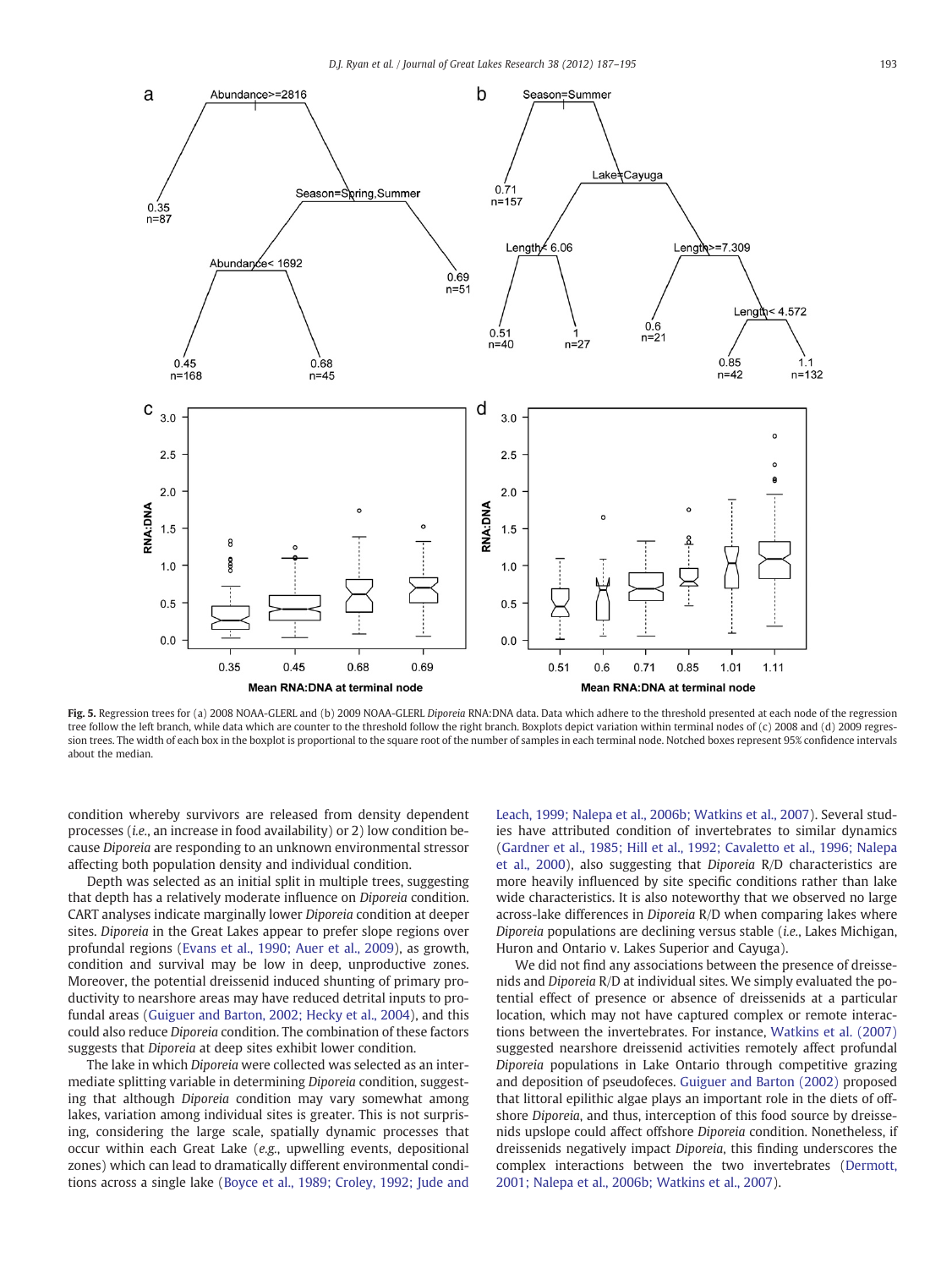#### <span id="page-8-0"></span>Conclusion

To explore spatial and temporal variation of Diporeia condition, we quantified nucleic acid indices and integrated measures from experiments and in situ collected Diporeia. Experimental results seem to suggest that nucleic acids are useful for indexing Diporeia condition in the laboratory, as found by [Kainz et al. \(2010\)](#page-9-0). However, we observed a high degree of spatial and temporal R/D variation from in situ Diporeia and multiple CART analyses did not explain a large amount of this variation. Nonetheless, season, Diporeia length, abundance and depth contributed toward explaining a low amount of Diporeia R/D variation, while interestingly, the presence of dreissenids did not. The lack of strong relationships between environmental variables and Diporeia R/D is consistent with several other studies which have failed to find a consistent mechanism underlying declines of Diporeia in the Great Lakes.

The results of this study appear to have conflicting evidence on the usefulness of R/D to accurately index Diporeia condition. On one hand, experimental results that attempted to simulate hypolimnetic conditions demonstrate significant effects of starvation on R/D levels over intermediate time scales (14–30 days), and nucleic acid ratios seemingly respond to severe short term stresses such as handling and transport. [Kainz et al. \(2010\)](#page-9-0) also demonstrated that R/D ratios of Diporeia respond to dietary content over 30 days. The independently evaluated results presented here, in conjunction with [Kainz et al.](#page-9-0) [\(2010\),](#page-9-0) indicate that Diporeia R/D can be influenced by controlled environments at intermediate time scales. In contrast, R/D for in situ collected Diporeia were highly variable both within and across sample sites, lacked strong associations with environmental conditions and comparisons between experimental and in situ Diporeia R/D were not strikingly different. It is plausible that the degree of ambient variability experienced by Diporeia at a specific location is far greater than the environmental variability observed by Diporeia across different locations within our study lakes. That is, since Diporeia inhabit cold, stable regions, their R/D values in the Great Lakes may not vary dramatically between the sites sampled. Moreover, intermittent feeding and ontogenic variation such as molting stage of Diporeia could lead to high individual variability in Diporeia R/D which could further confound ability to detect across site patterns [\(Quigley,](#page-9-0) [1988; Evans et al., 1990; Gorokhova and Kyle, 2002; Schlechtriem et](#page-9-0) [al., 2008\)](#page-9-0). Overall, it is known that R/D ratios can be successfully used to measure the condition of a variety of organisms, but the ability of R/D ratios to accurately index Diporeia condition for in situ collected specimens is poorly understood. Investigations into Diporeia physiology and how Diporeia nucleic acids are influenced by environmental conditions could potentially improve our understanding as to why spatial patterns in Diporeia R/D were highly variable. It remains an open question why Diporeia have declined precipitously in many areas of the Great Lakes. Diporeia R/D seemingly respond to feeding conditions [\(Kainz et al., 2010](#page-9-0) and this study), but while Diporeia R/ D was weakly related to depth, there were no clear, consistent patterns between Diporeia R/D, season and dreissenid presence. Similarly, [Nalepa et al. \(2006a\)](#page-9-0) found that Diporeia lipid levels increased even though the population was decreasing at a southern Lake Michigan site. Thus, we suggest that future studies could further evaluate Diporeia physiology and nucleic acid responses to environmental conditions since little is known about these phenomena. Moreover, [Nalepa et al. \(2006a\)](#page-9-0) observed a lack of recruitment by young of year Diporeia as they declined from a Lake Michigan site. We were unable to quantify young of year Diporeia condition due to the lack of Diporeia young of year in our samples. Perhaps, young of year Diporeia were absent from our study sites or small enough to pass through a 500 μm sieve and be unnoticed by the naked eye ([Johnson, 1988](#page-9-0)). Nonetheless, we suggest that future research should target early ontogenic stages to hopefully further elucidate mechanisms underlying the decline of this important Great Lakes amphipod.

Supplementary materials related to this article can be found online at doi:10.1016/j.jglr.2012.01.007.

#### Acknowledgments

We gratefully acknowledge the contributions of the captains and crews of the R/V Lake Guardian and R/V Laurentian for assisting with Diporeia collections. We would also like to thank Jim Watkins for assisting with Diporeia collections in Cayuga Lake, and Dave Fanslow for leading collections in Batchawanna Bay, Lake Superior. Without the help of these individuals, this project would not have been possible. Equally, we would like to extend our grateful appreciation to numerous persons that have assisted us during this project, including: Carolyn Foley, Suman Maity, Steve Hensler, Greg Jacobs, Julie Mida, Kyung Seo Park, Anna Varian, S. Grace McCalla, Hui-Yu Wang and several lab technicians. Funding for this project was provided by the Great Lakes Fishery Trust (Grant# 2008.886). This is NOAA-GLERL contribution 1619.

#### References

- Abramoff, M.D., Magelhaes, P.J., Ram, S.J., 2004. Image processing with image. J. Biophotonics Int. 11, 36–42.
- Auer, N.A., Cannon, B.A., Auer, M.T., 2009. Life history, distribution, and production of Diporeia near the Keweenaw Peninsula Lake Superior. J. Great Lakes Res. 35, 579–590.
- Berdalet, E., Roldan, C., Olivar, M.P., Lysnes, K., 2005. Quantifying RNA and DNA in planktonic organisms with SYBR Green II and nucleases. Part A. Optimisation of the assay. Sci. Mar. 69, 1–16.
- Boyce, F.M., Donelan, M.A., Hamblin, P.F., Murthy, C.R., Simons, T.J., 1989. Thermal structure and circulation in the Great Lakes. Atmosphere-Ocean 27, 607–642.
- Breiman, L., Friedman, J.H., Olshen, R.A., Stone, C.J., 1984. Classification and Regression Trees. Wadsworth International Group, Belmont, CA.
- Buckley, L.J., 1984. RNA:DNA ratio an index of larval fish growth in the sea. Mar. Biol. 80, 291–298.
- Buckley, L.J., Turner, S.I., Halavik, T.A., Smigielski, A.S., Drew, S.M., Laurence, G.C., 1984. Effects of temperature and food availability on growth, survival, and RNA:DNA ratio of larval sand lance (Ammodytes americanus). Mar. Ecol. Prog. Ser. 15, 91–97.
- Bulow, F.J., 1987. RNA–DNA ratios as indicators of growth in fish. In: Summerfelt, R.C., Hall, G.E. (Eds.), The Age and Growth of Fish. Iowa State University Press, Ames, Iowa, pp. 45–64.
- Caldarone, E.M., Clemmesen, C.M., Berdalet, E., Miller, T.J., Folkvord, A., Holt, G.J., Olivar, M.P., Suthers, I.M., 2006. Intercalibration of four spectrofluorometric protocols for measuring RNA/DNA ratios in larval and juvenile fish. Limnol. Oceanogr. Methods 4, 153–163.
- Cavaletto, J.F., Nalepa, T.F., Dermott, R., Gardner, W.S., Quigley, M.A., Lang, G.A., 1996. Seasonal variation of lipid composition weight, and length in juvenile Diporeia spp. (Amphipoda) from Lakes Michigan and Ontario. Can. J. Fish. Aquat. Sci. 53, 2044–2051.
- Chicharo, L.M.Z., Chicharo, M., 1995. The DNA/RNA ratio as a useful indicator of the nutritional condition in juveniles of Ruditapes decussatus. Sci. Mar. 59, 95–101.
- Clemmesen, C.M., 1994. The effect of food availability, age or size on the RNA/DNA ratio of individually measured herring larvae: laboratory calibration. Mar. Biol. 118, 377–382.
- Croley, T.E., 1992. Long-term heat storage in the Great Lakes. Water Resour. Res. 28, 69–81.
- Dahlberg, A.E., 1989. The functional role of ribosomal RNA in protein synthesis. Cell 57, 525–529.
- De'ath, G., Fabricius, K.E., 2000. Classification and regression trees: a powerful yet simple technique for ecological data analysis. Ecology 81, 3178–3192.
- Dermott, R., 1995. Production and growth efficiency of two burrowing invertebrates, Hexagenia limbata and Diporeia hoyi, in Batchawana Bay, Lake Superior. Can. Data Rep. Fish. Aquat. Sci. 2034.
- Dermott, R., 2001. Sudden disappearance of the amphipod Diporeia from eastern Lake Ontario, 1993–1995. J. Great Lakes Res. 27, 423–433.
- Dermott, R., Corning, K., 1988. Seasonal ingestion rates of Pontoporeia hoyi (Amphipoda) in Lake Ontario. Can. J. Fish. Aquat. Sci. 45, 1886–1895.
- Dermott, R., Kerec, D., 1997. Changes to the deepwater benthos of eastern Lake Erie since the invasion of Dreissena: 1979–1993. Can. J. Fish. Aquat. Sci. 54, 922–930.
- Dermott, R., Bonnell, R., Jarvis, P., 2005a. Population status of the amphipod Diporeia in eastern North American lakes with or without Dreissena. Verh. Internat. Verein Limnol. 29, 880–886.
- Dermott, R., Munawar, M., Bonnell, R., Carou, S., Niblock, H., Nalepa, T.F., Messick, G., 2005b. Preliminary investigations for causes of the disappearance of Diporeia spp. from Lake Ontario. In: Mohr, L.C., Nalepa, T.F. (Eds.), Proceedings of a workshop on the dynamics of lake whitefish (Coregonus clupeaformis) and the amphipod Diporeia spp. in the Great Lakes: Great Lakes Fish. Comm. Tech. Rep, 66, pp. 203–232.